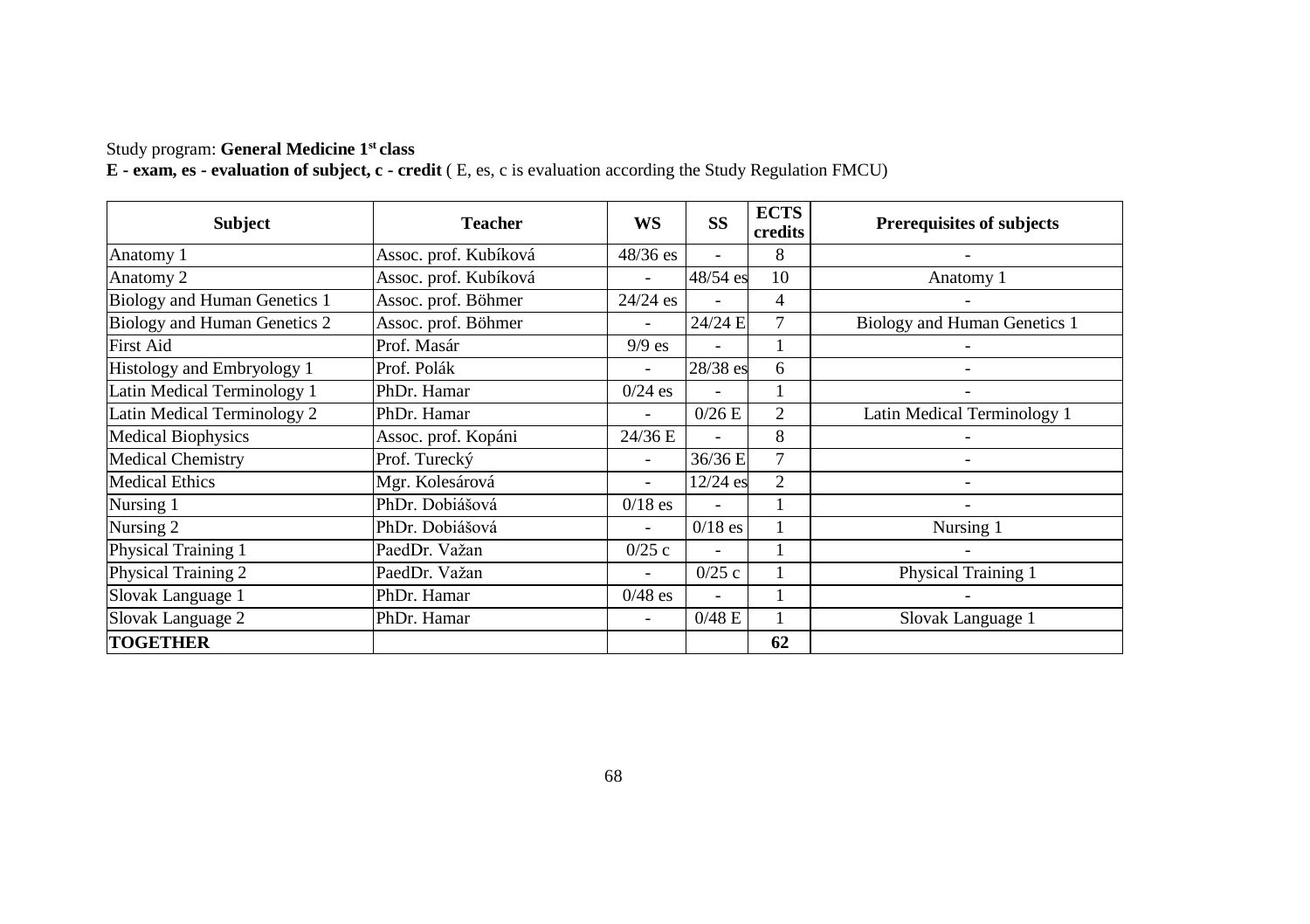### Study program: **General Medicine 2nd class**

| $E$ - exam, es - evaluation of subject, c - credit (E, es, c is evaluation according the Study Regulation FMCU) |
|-----------------------------------------------------------------------------------------------------------------|

| <b>Subject</b>                                                                        | <b>Teacher</b>         | WS                       | <b>SS</b>      | <b>ECTS</b><br>credits | <b>Prerequisites of subjects</b>                                                     |
|---------------------------------------------------------------------------------------|------------------------|--------------------------|----------------|------------------------|--------------------------------------------------------------------------------------|
| Anatomy 3                                                                             | Assoc. prof. Kubíková  | 48/48 E                  |                | 11                     | Anatomy 2                                                                            |
| Histology and Embryology 2                                                            | Prof. Polák            | 28/38 E                  |                | $\overline{7}$         | Histology and Embryology 1                                                           |
| Medical Biochemistry 1                                                                | Prof. Turecký          | $24/36$ es               | $\overline{a}$ | 3                      |                                                                                      |
| Medical Biochemistry 2                                                                | Prof. Turecký          | ٠                        | 36/36 E        | 6                      | Medical Chemistry, Medical<br>Biochemistry 1                                         |
| Medical Psychology and<br>Communication                                               | Prof. Pečeňák          |                          | $12/10$ es     | $\mathfrak{D}$         |                                                                                      |
| Microbiology 1                                                                        | Assoc. prof. Liptáková | ٠                        | 24/24 es       | 3                      | Biology and Human Genetics 2                                                         |
| Physical Training 3                                                                   | PaedDr. Važan          | 0/25c                    | ٠              |                        | Physical Training 2                                                                  |
| Physical Training 4                                                                   | PaedDr. Važan          | $\overline{a}$           | 0/25c          |                        | Physical Training 3                                                                  |
| Physiology 1                                                                          | Prof. Ostatníková      | $60/60$ es               | ۰              | 8                      | Anatomy 2                                                                            |
| Physiology 2                                                                          | Prof. Ostatníková      | $\overline{\phantom{a}}$ | $60/60$ E      | 10                     | Physiology 1, Anatomy 3                                                              |
| Slovak Language 3/<br>English Language 1 (for slovak<br>students studying in English) | PhDr. Hamar            | $0/48$ es<br>$0/36$ es   |                | $\overline{c}$         | Slovak Language 2                                                                    |
| Slovak Language 4/<br>English Language 2 (for slovak<br>students studying in English) | PhDr. Hamar            |                          | 0/48E<br>0/36E | 3                      | Slovak Language 3/<br>English language 1(for slovak students<br>studying in English) |
| Introduction to science                                                               | Assoc. prof. Celec     |                          | $25/0$ es      | 1                      |                                                                                      |
| <b>Practice</b>                                                                       |                        |                          |                |                        |                                                                                      |
| Nursing 1                                                                             | PhDr. Dobiášová        |                          | 0/40c          | $\overline{2}$         | $\blacksquare$                                                                       |
| <b>TOGETHER</b>                                                                       |                        |                          |                | 60                     |                                                                                      |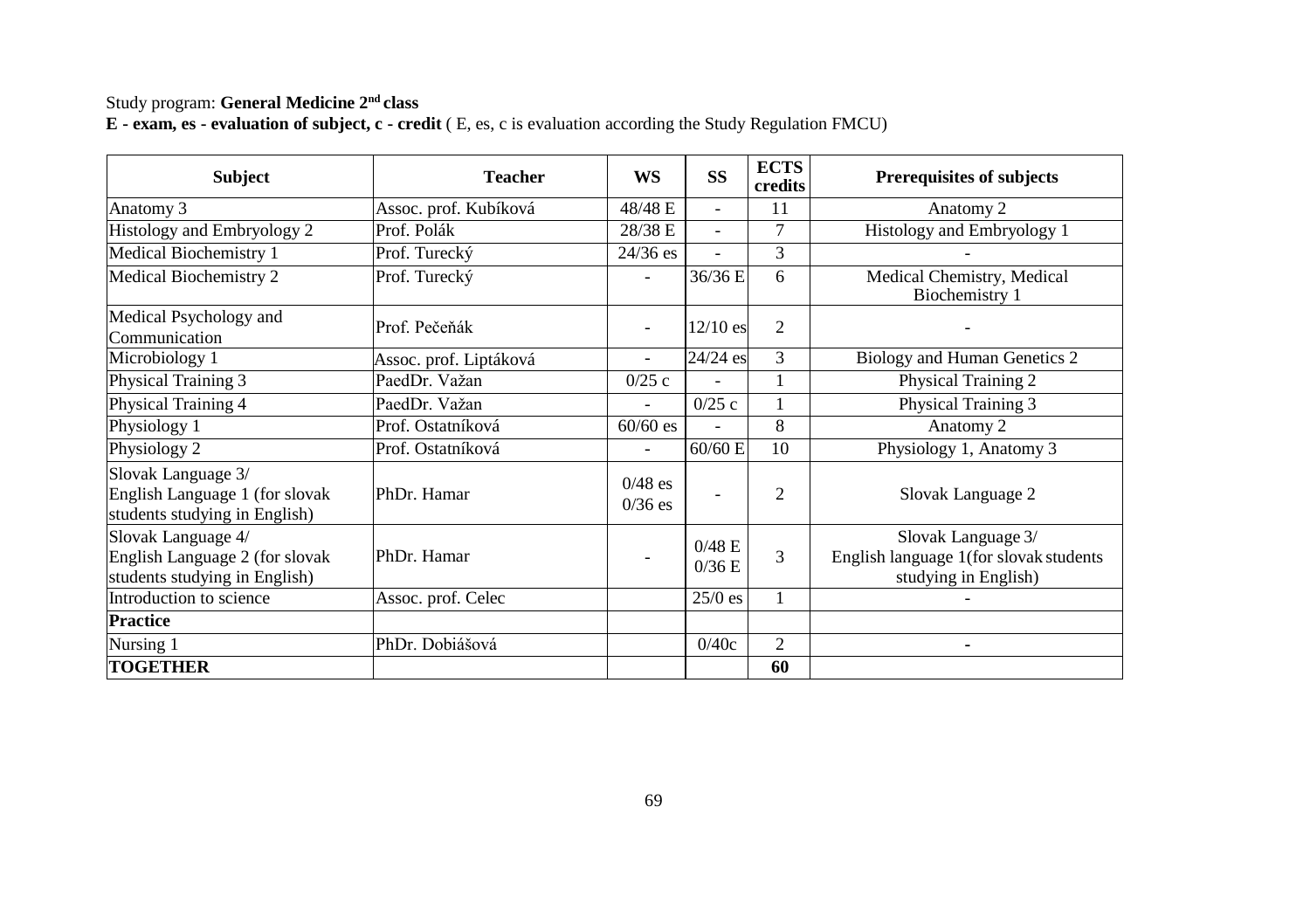#### Study program: **General Medicine 3rd class**

| <b>Subject</b>               | <b>Teacher</b>         | <b>WS</b>  | <b>SS</b>  | <b>ECTS</b><br>credits | <b>Prerequisites of subjects</b>      |
|------------------------------|------------------------|------------|------------|------------------------|---------------------------------------|
| Pharmacology 1               | Prof. Wawruch          | ۰.         | $36/24$ es | 3                      | Microbiology 1                        |
| <b>Surgical Propedeutics</b> | Prof. Durdík           | ۰          | 30/40 E    | $\overline{4}$         | Anatomy 3                             |
| Immunology                   | Assoc.prof. Bucová     | 35/19 E    | ٠          | 5                      |                                       |
| <b>Internal Propedeutics</b> | Assoc.prof. Kiňová     | 37/50 E    | ٠          | 6                      | Anatomy 3, Physiology 2               |
| Internal Medicine 1          | Assoc.prof. Kiňová     | Ξ.         | $35/45$ es | $\overline{4}$         | <b>Internal Propedeutics</b>          |
| Microbiology 2               | Assoc. prof. Liptáková | 24/24 E    |            | $\overline{4}$         | Microbiology 1                        |
| Pathological Anatomy 1       | Prof. Danihel          | $48/48$ es |            | $\tau$                 | Anatomy 3, Histology and Embryology 2 |
| Pathological Anatomy 2       | Prof. Danihel          | ۰          | 48/48 E    | 9                      | Pathological Anatomy 1                |
| Pathological Physiology 1    | Prof. Šimko            | $36/36$ es |            | 5                      | Physiology 2                          |
| Pathological Physiology 2    | Prof. Šimko            | ۰          | 36/36 E    | 8                      | Pathological Physiology 1             |
| Dental Medicine              | Prof. Stanko           | ۰          | $14/3$ es  |                        |                                       |
| Physical Training 5          | PaedDr. Važan          | 0/25c      | ٠          |                        | Physical Training 4                   |
| Physical Training 6          | PaedDr. Važan          | Ξ.         | 0/25c      |                        | Physical Training 5                   |
| <b>Practice</b>              |                        |            |            |                        |                                       |
| Nursing 2                    | PhDr. Dobiášová        | ۰.         | 0/40c      | 2                      |                                       |
| <b>TOGETHER</b>              |                        |            |            | 60                     |                                       |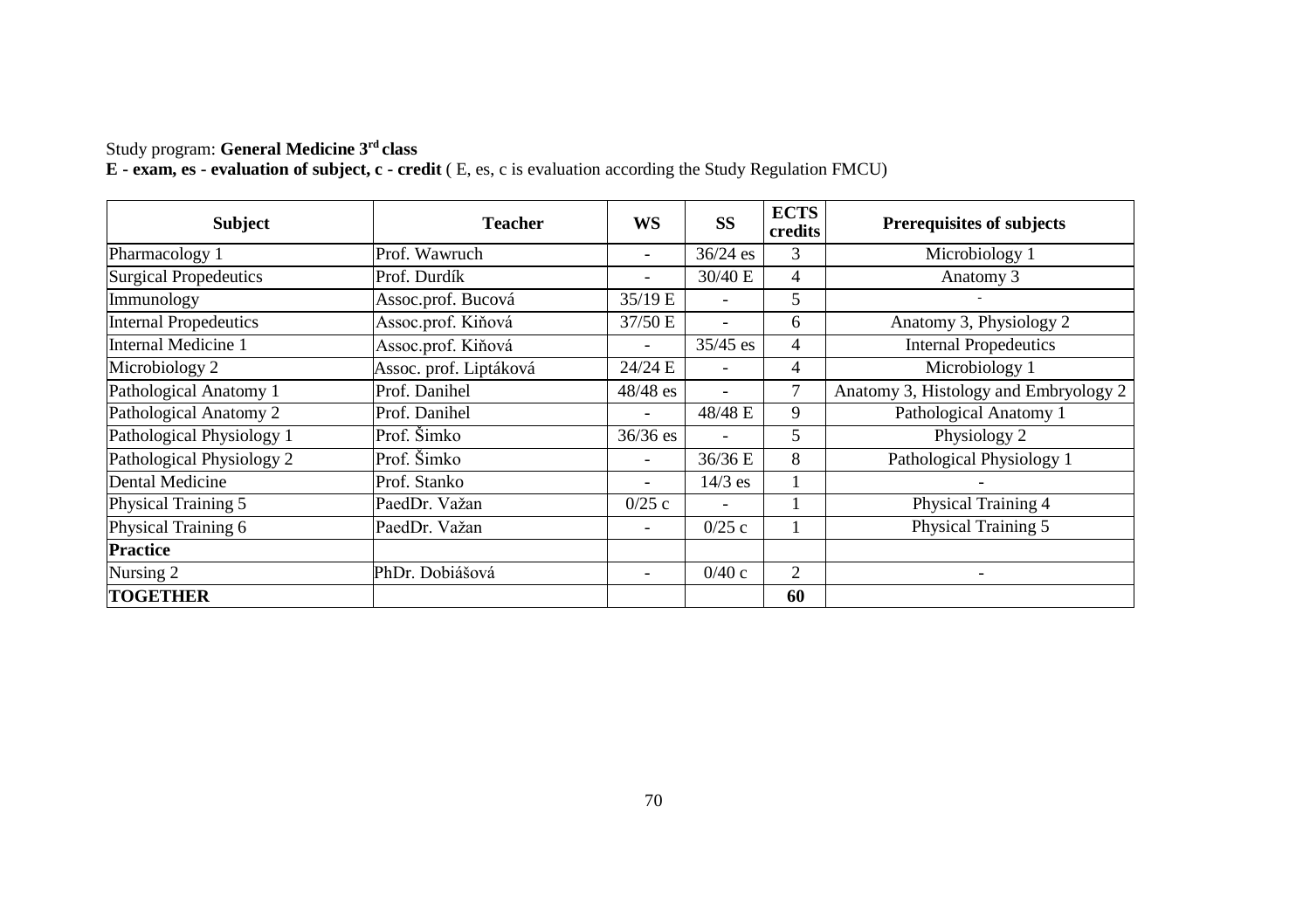#### Study program : **General Medicine 4th class**

| <b>Subject</b>                                           | <b>Teacher</b>                            | WS                       | <b>SS</b>  | <b>ECTS</b><br>credits | <b>Prerequisites of subjects</b>                                           |
|----------------------------------------------------------|-------------------------------------------|--------------------------|------------|------------------------|----------------------------------------------------------------------------|
| Anaesthesiology and Int. Medicine 1 Assoc. prof. Záhorec |                                           | $12/15$ es               |            | $\overline{c}$         | Pathological Physiology 1, Surgical<br>Propedeutics, Internal Propedeutics |
| Anaesthesiology and Int. Medicine 2 Assoc. prof. Záhorec |                                           | ٠                        | 12/15 E    | 3                      | Anaesthesiology and Int. Medicine 1                                        |
| <b>Clinical Biochemistry</b>                             | Prof. Turecký                             | $25/0$ es                |            | $\overline{c}$         | Pathological Physiology 2, Internal<br>Medicine 1                          |
| Hygiene                                                  | Prof. Jurkovičová                         | $\overline{\phantom{a}}$ | $12/24$ E  | $\mathbf{3}$           | Pathological Anatomy 2, Pathological<br>Physiology 2                       |
| Internal Medicine 2                                      | Assoc. prof. Mojto                        | $31/35$ es               |            | 3                      | Internal Medicine 1                                                        |
| Internal Medicine 3                                      | Assoc. prof. Mojto                        | ٠                        | 33/35 es   | 4                      | Internal Medicine 2                                                        |
| Neurology 1                                              | Prof. Turčáni                             | $24/25$ es               |            | 3                      | Pathological Anatomy 2, Pathological<br>Physiology 2                       |
| Neurology 2                                              | Prof. Turčáni                             | $\overline{\phantom{a}}$ | 26/25 E    | 4                      | Neurology 1                                                                |
| <b>Oncological Propedeutics</b>                          | Prof. Ondruš                              | ٠                        | $11/25$ E  | $\mathfrak{D}$         | Pathological Anatomy 2, Pathological<br>Physiology 2                       |
| Pharmacology 2                                           | Prof. Wawruch                             | 36/24 E                  | ÷          | 7                      | Pharmacology 1, Mikrobiológia 2                                            |
| Psychiatry 1                                             | Prof. Pečeňák,<br>Assoc. prof. Trebatická | ٠                        | $12/25$ es | 3                      | Neurology 1                                                                |
| Radiology and Nuclear Medicine                           | Javorka, MD,<br>Assoc. prof. Balogová     | 16/20 E                  | ٠          | 3                      | Pathological Anatomy 2, Pathological<br>Physiology 2                       |
| Social Medicine                                          | Assoc. prof. Kostičová                    | ä,                       | 12/24 E    | $\mathbf{3}$           |                                                                            |
| Surgery 1                                                | Prof. Durdík                              | $24/40$ es               |            | 3                      | <b>Surgical Propedeutics</b>                                               |
| Surgery 2                                                | Prof. Durdík                              | ٠                        | 24/30 es   | 3                      | Surgery 1                                                                  |
| Diploma Work 1                                           |                                           |                          | $0/40$ es  | $\overline{c}$         |                                                                            |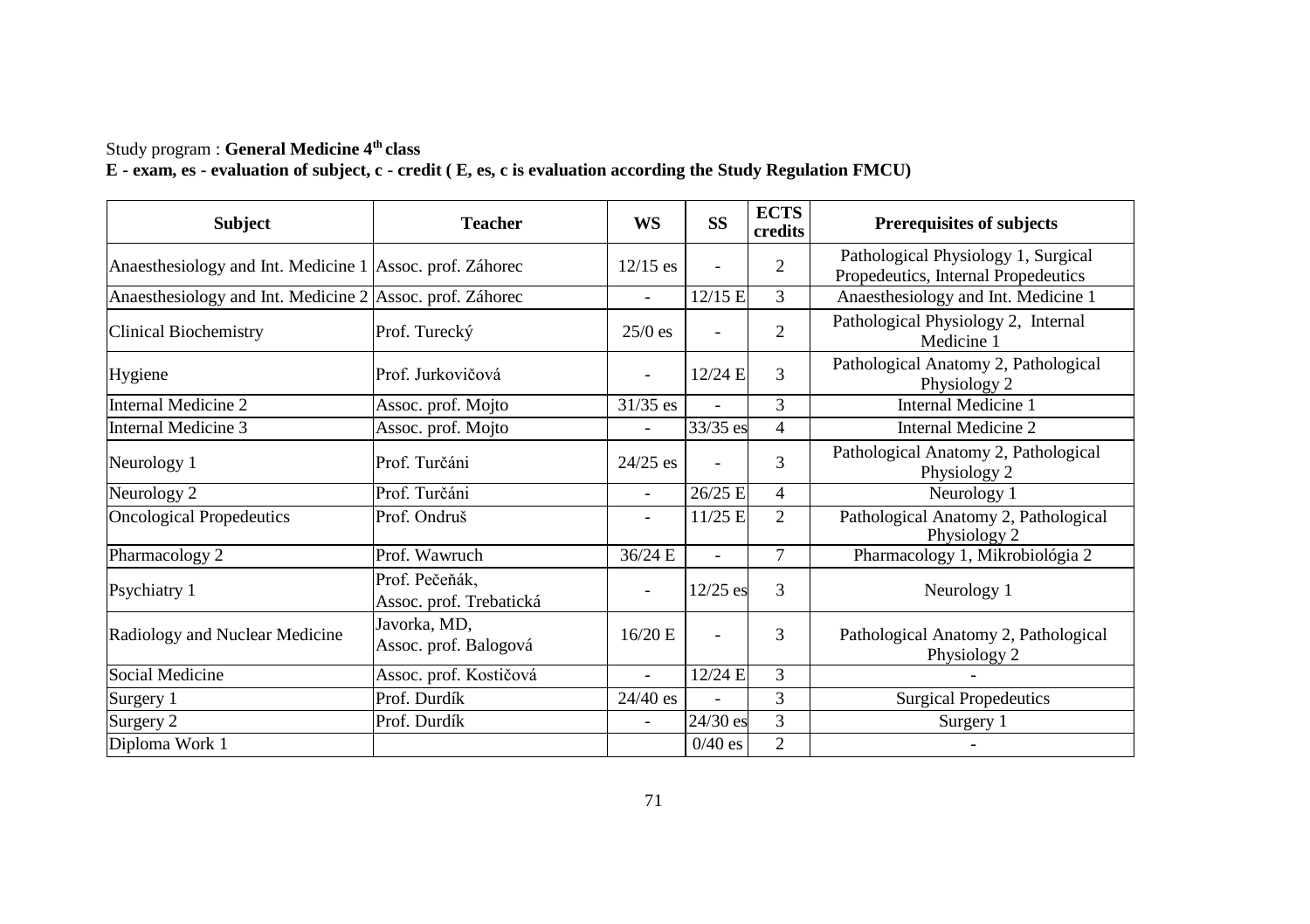| <b>Subject</b>                       | <b>Teacher</b>     | WS     | SS     | <b>ECTS</b><br>credits | <b>Prerequisites of subjects</b> |
|--------------------------------------|--------------------|--------|--------|------------------------|----------------------------------|
| <b>Compulsory Optional Subject 1</b> |                    | 24/0 E |        |                        |                                  |
| <b>Compulsory Optional Subject 2</b> |                    |        | 24/0 E | ◠                      |                                  |
| <b>Practice</b>                      |                    |        |        |                        |                                  |
| Internal Medicine                    | Assoc. prof. Mojto |        | 0/80c  |                        |                                  |
| Surgery                              | Prof. Durdík       |        | 0/80c  | ⌒                      | $\overline{\phantom{a}}$         |
| <b>TOGETHER</b>                      |                    |        |        | 60                     |                                  |

### **Note***:*

Each student of the 4<sup>th</sup> year has to choose two Compulsory Optional Subjects (one in the winter semester and one in the summer semester), register it in his/her Study Record and take an examination from that subjects. Further information about Compulsory Optional Subjects is on page 87.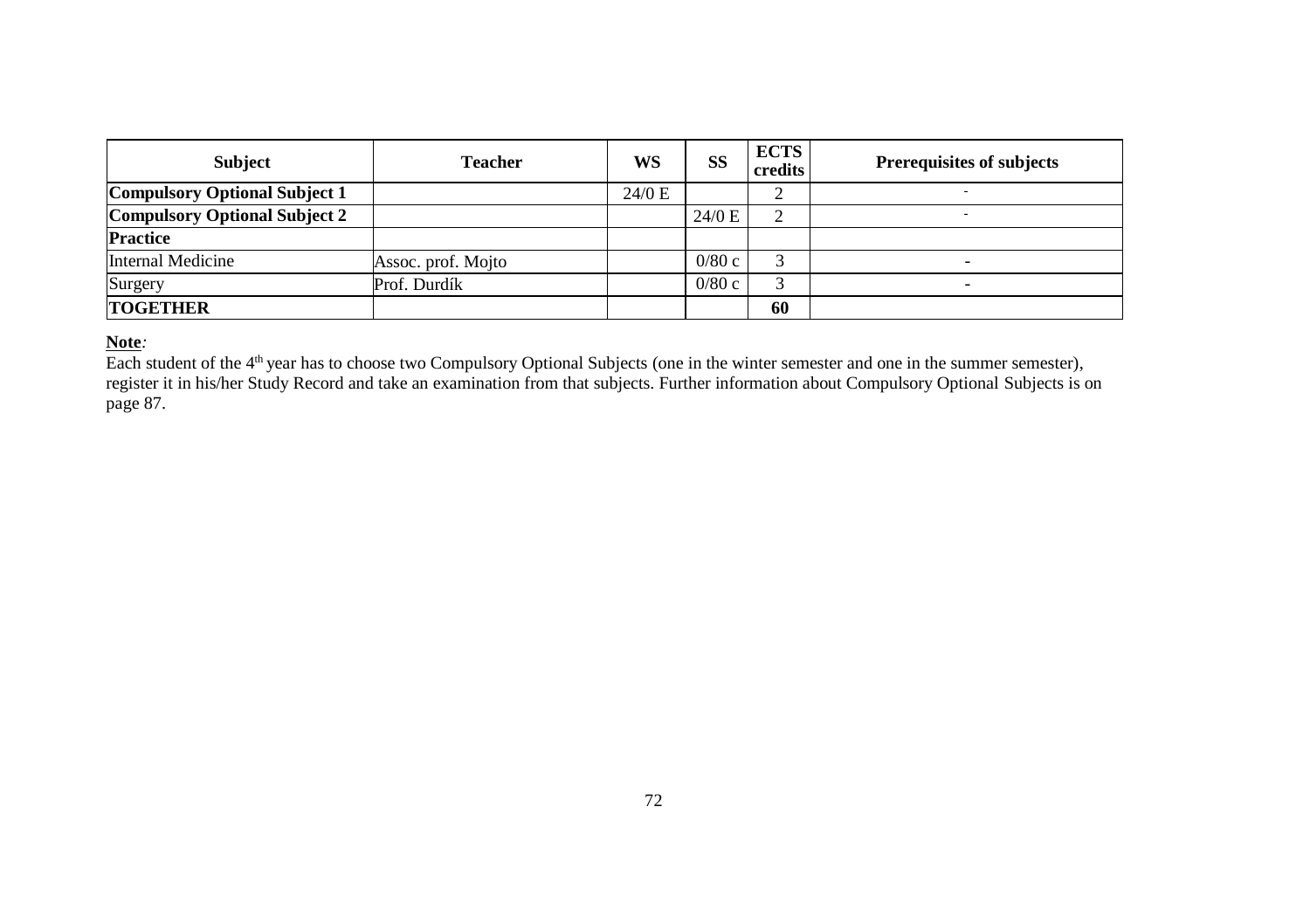# Study program : **General Medicine 5th class**

|  | <b>E</b> - exam, es - evaluation of subject, c - credit (E, es, c is evaluation according the Study Regulation FMCU) |
|--|----------------------------------------------------------------------------------------------------------------------|
|--|----------------------------------------------------------------------------------------------------------------------|

| <b>Subject</b>               | <b>Teacher</b>                                                          | WS             | <b>SS</b> | <b>ECTS</b><br>credits   | <b>Prerequisites of subjects</b> |
|------------------------------|-------------------------------------------------------------------------|----------------|-----------|--------------------------|----------------------------------|
| Dermatovenerology 1          | Prof. Šimaljaková                                                       | $12/15$ es     |           | 2                        | Pharmacology 2                   |
| Dermatovenerology 2          | Prof. Šimaljaková                                                       |                | 20/20 E   | 3                        | Dermatovenerology 1              |
| Epidemiology                 | Assoc. prof. Bražinová                                                  | 12/24 E        |           | $\overline{c}$           | Hygiene                          |
| Forensic Medicine            | Assoc. prof. Šidlo                                                      | $12/25$ E      |           | $\overline{2}$           |                                  |
| <b>General Medicine</b>      | Špániková, MD                                                           | $10/5$ es      |           | $\overline{2}$           | Pharmacology 2                   |
| Gynaecology and Obstetrics 1 | Prof. Borovský                                                          | $24/35$ es     |           | 3                        |                                  |
| Gynaecology and Obstetrics 2 | Prof. Borovský                                                          |                | 24/35 es  | 3                        | Gynaecology and Obstetrics 1     |
| Infectology                  | Assoc. prof. Stankovič                                                  | 12/25 E        |           | $\overline{c}$           |                                  |
| Internal Medicine 4          | Prof. Payer                                                             | 28/40 E        |           | 5                        | Internal Medicine 3              |
| Internal Medicine 5 incl.:   | Prof. Payer                                                             | ٠              | 26/45 es  | $\overline{4}$           | Internal Medicine 4              |
| Occupational Medicine        | Assoc. prof. Bátora                                                     | ٠              | 10/15     | $\overline{\phantom{a}}$ |                                  |
| Geriatrics                   | Assoc. prof. Dúbrava                                                    | $\overline{a}$ | 7/10      | $\overline{\phantom{a}}$ |                                  |
| Physiatry                    | Prof. Krčméry                                                           | $\overline{a}$ | 2/5       | $\overline{\phantom{a}}$ |                                  |
| Acute Internal Medicine      | Assoc. prof. Kiňová                                                     | ٠              | 7/15      | $\overline{\phantom{a}}$ |                                  |
| Ophthalmology                | Prof. Furdová, prof. Gerinec,<br>Assoc. prof. Krásnik,<br>Tomčíková, MD | 24/25 E        |           | 2                        |                                  |
| Otorhinolaryngology          | Prof. Profant.<br>Assoc. prof. Kabátová                                 | 14/35 E        |           | $\overline{2}$           |                                  |
| Paediatrics 1                | Prof. Podracká                                                          | $29/25$ es     |           | $\overline{2}$           |                                  |
| Paediatrics 2                | Prof. Podracká                                                          | ٠              | 29/25 E   | 3                        | Paediatrics 1                    |
| Psychiatry 2                 | Prof. Pečeňák,<br>Assoc. prof. Trebatická                               | 24/25 E        |           | 3                        | Psychiatry 1, Neurology 2        |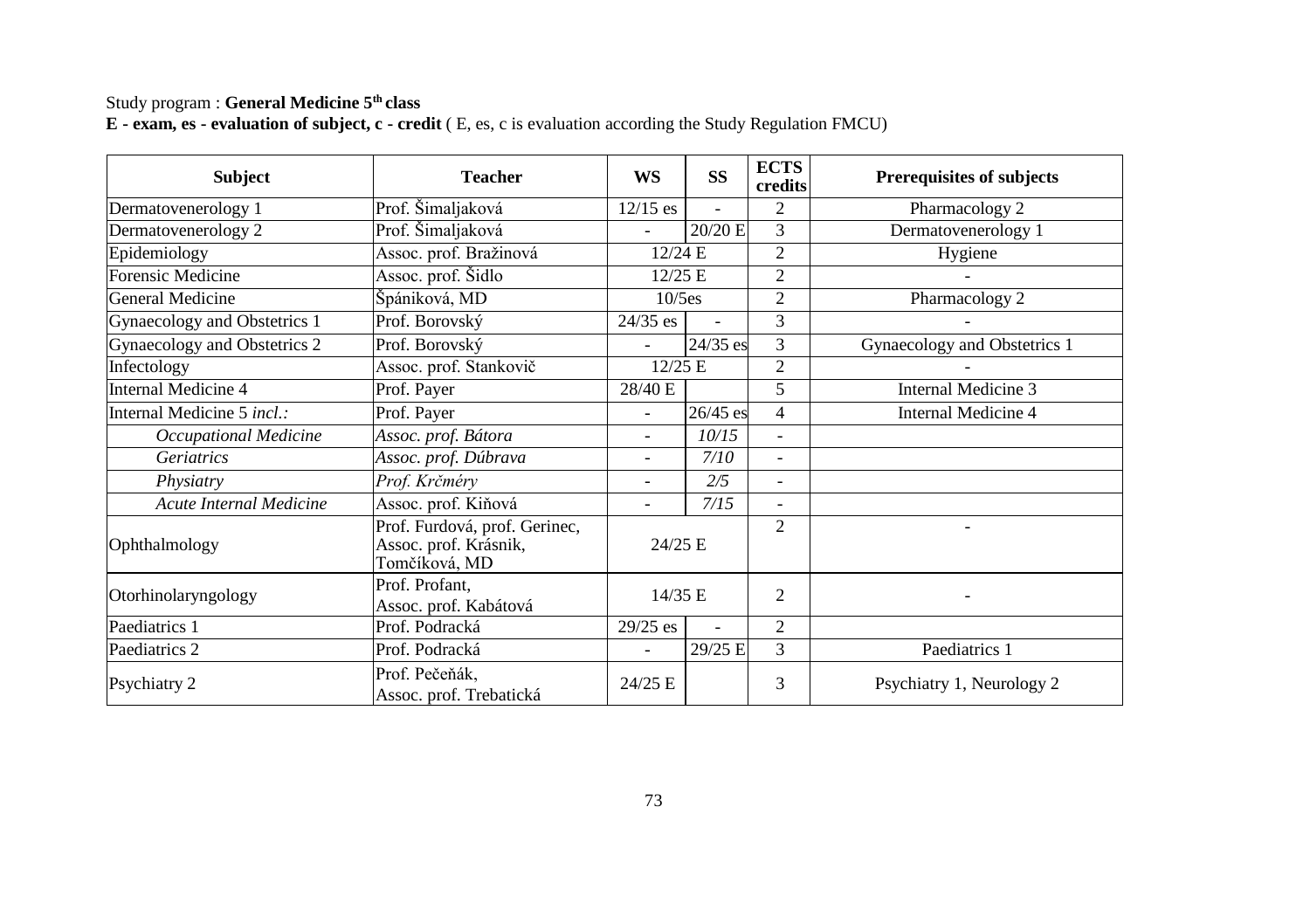| <b>Subject</b>                       | <b>Teacher</b> | WS                       | <b>SS</b>                | <b>ECTS</b><br>credits   | <b>Prerequisites of subjects</b> |
|--------------------------------------|----------------|--------------------------|--------------------------|--------------------------|----------------------------------|
| Surgery 3 incl.:                     | Prof. Durdík   | $24/25$ es               | $\overline{\phantom{a}}$ | 3                        | Surgery 2, Neurology 1           |
| Urology                              | Prof. Breza    | 17/15                    | $\overline{\phantom{a}}$ | н.                       |                                  |
| Neurosurgery                         | Prof. Šteňo    | 7/10                     |                          | $\overline{\phantom{a}}$ |                                  |
| Surgery 4 incl.:                     | Prof. Durdík   | $\overline{\phantom{a}}$ | 29/25 es                 | 3                        |                                  |
| Paediatric Surgery                   | Babala, MD     | $\overline{\phantom{a}}$ | 2/5                      | $\overline{\phantom{a}}$ |                                  |
| Orthopaedics-Traumatology            | Prof. Kokavec  | $\overline{\phantom{0}}$ | 19/15                    | $\overline{\phantom{a}}$ |                                  |
| <b>Plastic Surgery</b>               | Palenčár, MD   | -                        | 8/5                      | $\overline{\phantom{a}}$ |                                  |
| <b>Urgent Medicine</b>               | Prof. Masár    | ۰                        | 12/12 E                  | 2                        | Pharmacology 2                   |
| Diploma work 2                       |                | $0/50$ es                |                          | $\overline{2}$           | Diploma work 1                   |
| Diploma work 3                       |                | ۰                        | $0/50$ es                | $\overline{c}$           | Diploma work 2                   |
| <b>Compulsory Optional Subject 3</b> |                | 24/0E                    |                          | 2                        |                                  |
| <b>Practice</b>                      |                |                          |                          |                          |                                  |
| Gynaecology and Obstetrics           | Prof. Borovský | ۰                        | 0/80c                    | 3                        |                                  |
| Paediatrics                          | Prof. Podracká | $\overline{\phantom{0}}$ | 0/80c                    | 3                        | ٠                                |
| <b>TOGETHER</b>                      |                |                          |                          | 60                       |                                  |

## **Note**

Each student of the 5th class must choose one Compulsory Optional Subject, register it in his/her Study Record and take an examination from that subject. Further information about Compulsory optional subjects is on page 87.

### **Subjects:**

| Epidemiology  | Otorhinolaryngology    |
|---------------|------------------------|
| Infectology   | <b>Family Medicine</b> |
| Ophthalmology | Forensic Medicine      |

are in the 5th class of the study branch General Medicine divided into two semesters with unchanged number of hours (tuition will be held only in one of the semesters).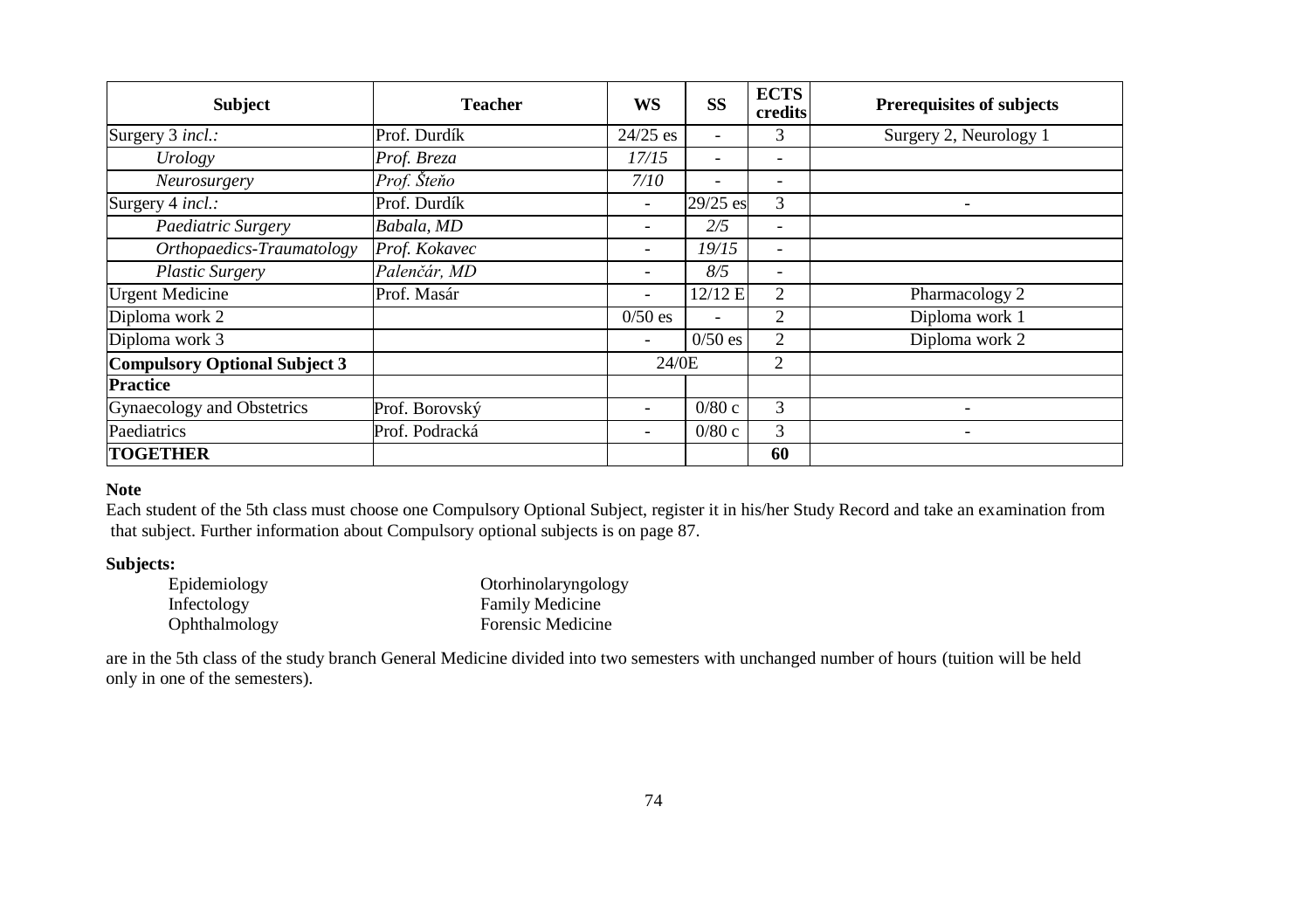### Study program : **General Medicine 6th class**

| <b>Subject</b>                                         | <b>Hours/Evaluation</b> | <b>ECTS</b> credits | Prerequisites of subjects    |
|--------------------------------------------------------|-------------------------|---------------------|------------------------------|
| Internal Medicine 6                                    | 468 hours/es            | 16                  | Internal Medicine 5          |
| Practice                                               | 396 hours               |                     |                              |
| <b>Seminars</b>                                        | 72 hours                |                     |                              |
| Preparation for examination and<br>time of examination | 3 weeks                 |                     |                              |
| Duration of tuition                                    | 10 weeks                |                     |                              |
| Duration of block                                      | 13 weeks                |                     |                              |
| <b>Internal Medicine</b>                               | <b>SE</b>               | $\overline{2}$      |                              |
| Surgery 5                                              | 288 hours/es            | 13                  | Surgery 4                    |
| Practice                                               | 240 hours               |                     |                              |
| <b>Seminars</b>                                        | 48 hours                |                     |                              |
| Preparation for examination and<br>time of examination | 3 weeks                 |                     |                              |
| Duration of tuition                                    | 6 weeks                 |                     |                              |
| Duration of block                                      | 9 weeks                 |                     |                              |
| <b>Surgery</b>                                         | <b>SE</b>               | $\overline{2}$      |                              |
| Gynaecology and Obstetrics 3                           | 72 hours/es             | $\overline{4}$      | Gynaecology and Obstetrics 2 |
| Practice                                               | 54 hours                |                     |                              |
| <b>Seminars</b>                                        | 18 hours                |                     |                              |
| Preparation for examination and<br>time of examination | 2 weeks                 |                     |                              |
| Duration of tuition                                    | 2 weeks                 |                     |                              |
| Duration of block                                      | 4 weeks                 |                     |                              |
| <b>Gynaecology and Obstetrics</b>                      | <b>SE</b>               | $\overline{2}$      |                              |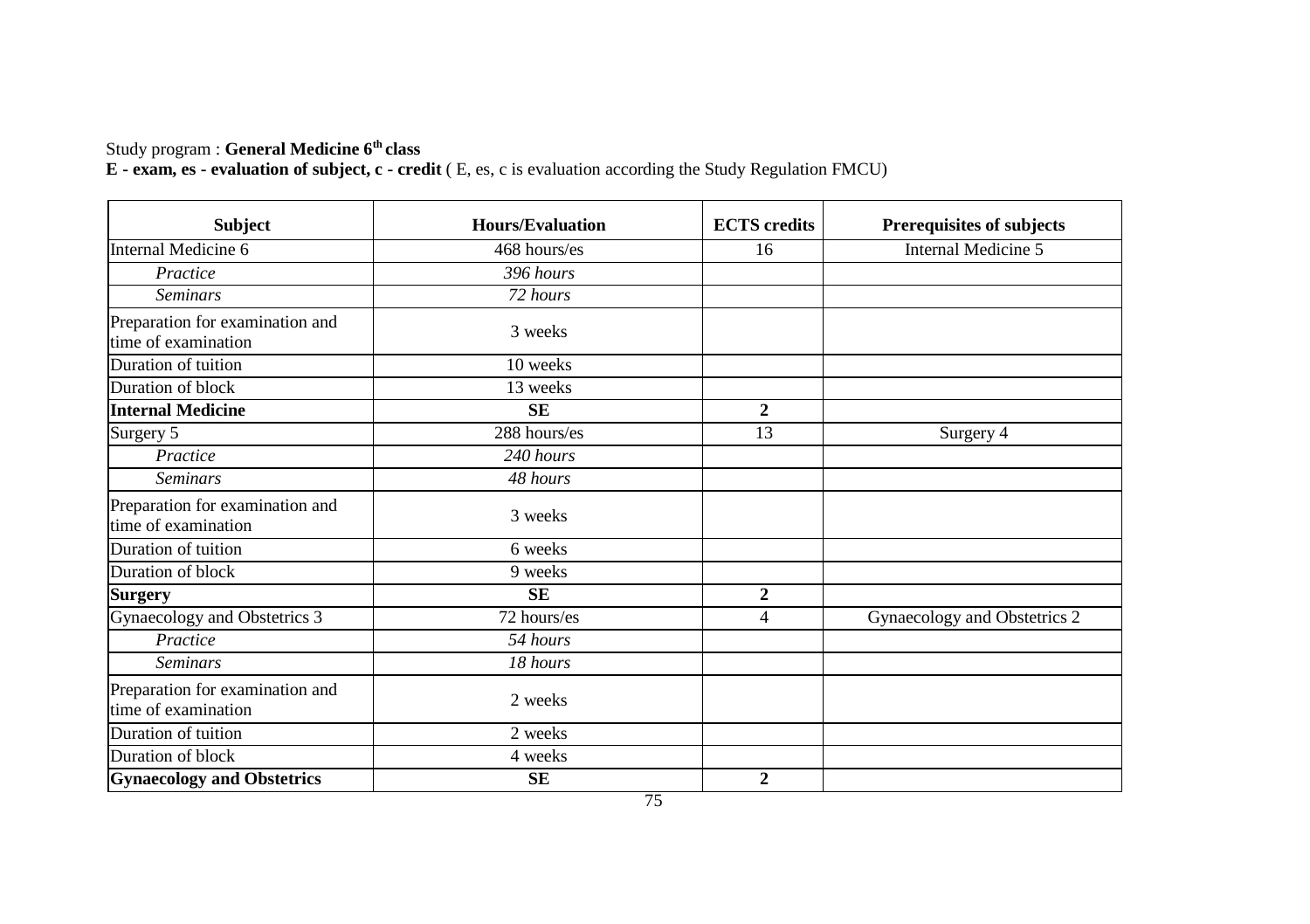| Subject                                                | Hours/Evaluation | <b>ECTS</b> credits | <b>Prerequisites of subjects</b> |
|--------------------------------------------------------|------------------|---------------------|----------------------------------|
| Paediatrics 4                                          | 344 hours/es     | 14                  | Paediatrics 3                    |
| Practice                                               | 280 hours        |                     |                                  |
| <b>Seminars</b>                                        | 64 hours         |                     |                                  |
| Preparation for examination and<br>time of examination | 3 weeks          |                     |                                  |
| Duration of tuition                                    | 7 weeks          |                     |                                  |
| Duration of block                                      | 10 weeks         |                     |                                  |
| <b>Paediatrics</b>                                     | SE               | 2                   |                                  |
| Diploma work 4                                         | $0/100$ /es      | 3                   | Diploma work 3                   |
| Defence of the thesis                                  | SЕ               | $\mathbf{2}$        |                                  |
| <b>TOGETHER</b>                                        |                  | 60                  |                                  |

Clinical training for the students of 6<sup>th</sup> class lasts for 8 hours (including seminars). Particular workplaces will arrange the time of the beginning of the clinical training according to their requirements.

Within the practice before the state examination students are obliged to take part in night shifts:

Internal Medicine - 5 night shifts Surgery - 2 night shifts<br>Paediatrics - 2 night shifts

- 2 night shifts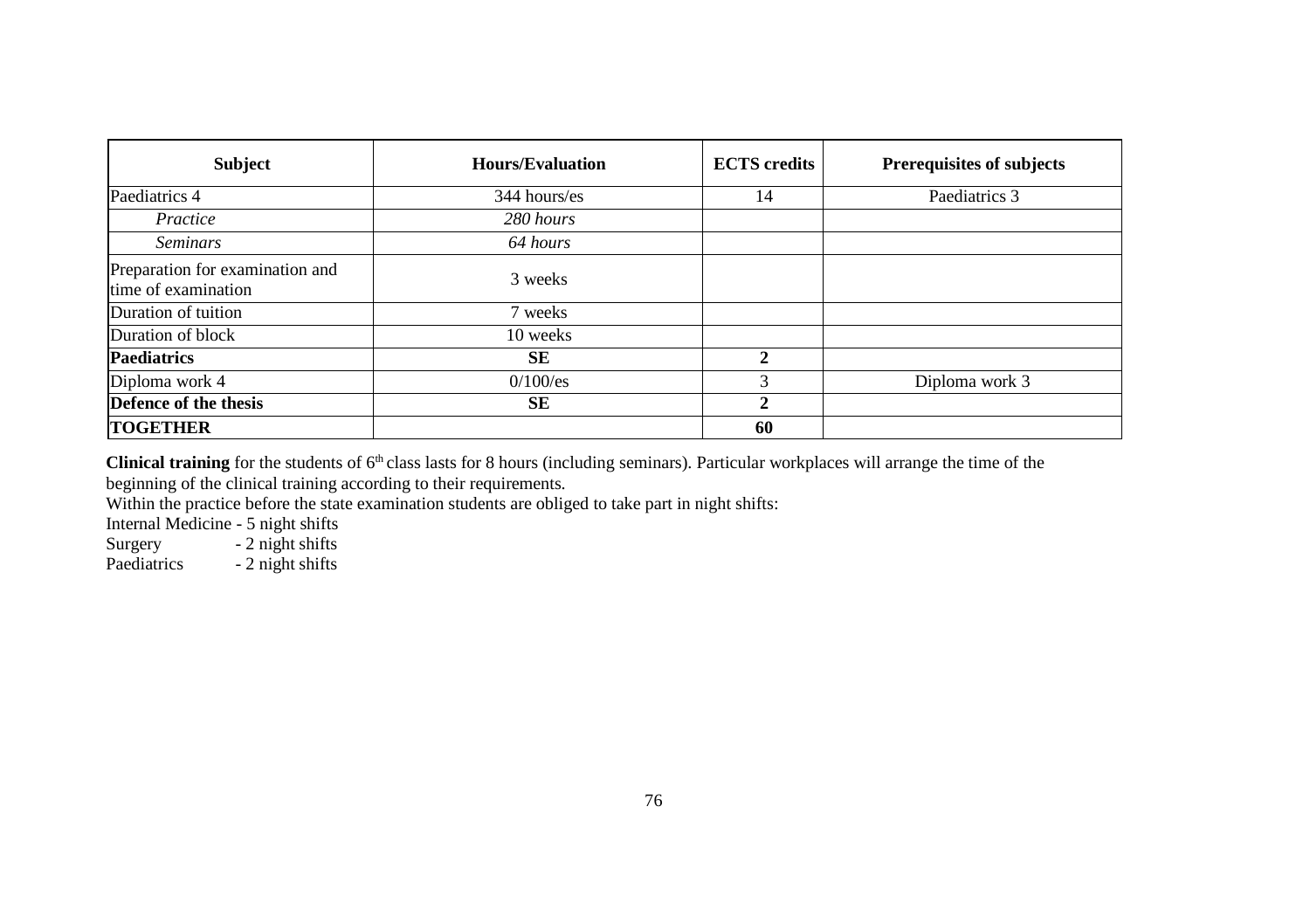# **COMPULSORY OPTIONAL SUBJECTS**

Each student is obliged to choose at least one of the following subjects in the 4th year and one in the 5th year and to register it in his/her Study record.

Attending the lessons of this subject, getting a credit and passing the examination is one of the conditions for promoting to the advanced class. Completing one of the compulsory optional subjects in the 4th and 5th year is necessary for completing the academic year.

# **Study program: GENERAL MEDICINE**

| <b>Compulsory optional subjects</b>                                             |                                                                                          |                                                                               |                              | 4th class                    |                          | 5th class                |  |
|---------------------------------------------------------------------------------|------------------------------------------------------------------------------------------|-------------------------------------------------------------------------------|------------------------------|------------------------------|--------------------------|--------------------------|--|
|                                                                                 |                                                                                          |                                                                               | WS                           | SS                           | WS                       | SS                       |  |
| <b>Department</b>                                                               | <b>Subject</b>                                                                           | <b>Teacher</b>                                                                | number<br>οf                 | number<br>of                 | number<br>of             | number<br>of             |  |
|                                                                                 |                                                                                          |                                                                               | students                     | students                     | students                 | students                 |  |
| 1 <sup>st</sup> Department of Internal<br>Medicie                               | $Angiology - Vascular$<br>medicine                                                       | Prof. Viera Štvrtinová, MD, PhD.,<br>Assoc. prof. Juraj Maďarič, PhD.<br>MPH  |                              |                              | 20                       | ÷,                       |  |
| Institute of Physiology                                                         | Basics of physiological<br>and clinical nutrition                                        | Assoc. prof. Katarína Babinská,<br>MD, PhD.                                   | 18                           | L,                           | $\overline{\phantom{a}}$ | $\overline{a}$           |  |
| Department of<br>Ophthalmology                                                  | Basic surgical procedures<br>in ophthalmology (orbit,<br>adnexa and eyeglobe)            | Prof. PhDr. Alena Furdová, MD,<br>PhD., MPH, MSc, FEBO, Jela<br>Valášková, MD | $\qquad \qquad \blacksquare$ | ÷,                           | 10                       | 10                       |  |
| Institute of Physiology                                                         | Brain – the base for human<br>perception and cognition                                   | Prof. Daniela Ostatníková, MD,<br>PhD.                                        | 20                           |                              | $\overline{\phantom{a}}$ | $\overline{\phantom{a}}$ |  |
| Department of Paediatric<br>Psychiatry                                          | Child and Adolescent<br>Psychiatry                                                       | Assoc. prof. Jana Trebatická, MD,<br>PhD.                                     | $\overline{a}$               | L,                           | 15                       |                          |  |
| Institute of Anatomy                                                            | Clinical Anatomy 1                                                                       | Assoc. prof. Eliška Kubíková, MD,<br>PhD.                                     | 20                           | ÷,                           | $\overline{a}$           | ÷,                       |  |
| <b>Institute of Anatomy</b>                                                     | Clinical Anatomy 2                                                                       | Assoc. prof. Eliška Kubíková, MD,<br>PhD.<br>77                               | $\overline{a}$               | 20                           | $\overline{\phantom{a}}$ | ÷                        |  |
| Department of Nuclear<br>Medicine                                               | Clinical Applications of<br>Diagnostic and<br>Therapeutic Methods of<br>Nuclear Medicine | Assoc.prof. Soňa Balogová, MD,<br>PhD.                                        | $\overline{a}$               | 5                            | ÷,                       | 5                        |  |
|                                                                                 |                                                                                          |                                                                               | 4 <sup>th</sup> class        |                              | 5 <sup>th</sup> class    |                          |  |
| <b>Compulsory optional subjects</b>                                             |                                                                                          |                                                                               | WS                           | SS                           | <b>WS</b>                | SS                       |  |
| <b>Department</b>                                                               | <b>Subject</b>                                                                           | <b>Teacher</b>                                                                | number<br>of                 | number<br>of                 | number<br>of             | number<br>of             |  |
|                                                                                 |                                                                                          |                                                                               | students                     | students                     | students                 | students                 |  |
| <b>Institute of Medical</b><br><b>Biology</b>                                   | Clinical Genetics and<br>Molecular Biology                                               | Assoc. prof. Daniel Böhmer, MD,<br>PhD.                                       | $\overline{a}$               | 10                           | ÷,                       | 10                       |  |
| Institute of Immunology                                                         | Clinical Immunology                                                                      | Assoc. prof. Mária Bucová, MD,<br>CSc.                                        | $\overline{a}$               | 20                           | $\overline{\phantom{a}}$ | $\overline{\phantom{a}}$ |  |
| <b>Institute of Microbiology</b>                                                | Clinical Microbiology                                                                    | Assoc. prof. Adriana Liptáková,<br>PhD., MPH                                  |                              | 10                           |                          | 10                       |  |
| Institute of Pathological<br>Anatomy                                            | Clinical Pathology                                                                       | Prof. Ľudovít Danihel, MD, PhD.                                               |                              | 30                           |                          | 30                       |  |
| Institute of<br>Pharmacology and<br>Clinical Pharmacology                       | <b>Clinical Pharmacology</b>                                                             | Jana Tisoňová, MD, PhD.                                                       | $\overline{a}$               | 20                           | $\overline{a}$           | 20                       |  |
| Institute of Pathological<br>Physiology                                         | Critical appraisal and<br>academic writing skills                                        | Prof. Beata Mladosievičová, MD,<br>PhD.                                       |                              | 10                           |                          | L,                       |  |
| <b>Institute of Medical</b><br>Physics and Biophysics                           | <b>Electromagnetic Methods</b><br>in Medicine                                            | Assoc.prof. RNDr. Katarína<br>Kozlíková, CSc.                                 | $\qquad \qquad \blacksquare$ | $\qquad \qquad \blacksquare$ | $\overline{a}$           | 10                       |  |
| 1 <sup>st</sup> Department of<br>Geriatrics                                     | Geriatrics                                                                               | Assoc. prof. Martin Dúbrava, MD,<br>CSc.                                      |                              |                              |                          | 15                       |  |
| 2 <sup>nd</sup> Department of<br>Gynaecology and<br>Obstetrics                  | Gynaecological Oncology                                                                  | Prof. Kamil Poholodek, MD, PhD.                                               | $\frac{1}{2}$                | 20                           | $\overline{a}$           | 20                       |  |
| Institute of Social<br>Medicine                                                 | History of Medicine in<br>Slovakia                                                       | Adam Mesiarkin, Mgr., PhD.                                                    | $\overline{a}$               | $\overline{a}$               | $\overline{a}$           | 15                       |  |
| Institute of Medical<br>Physics, Biophysics,<br>Informatics and<br>Telemedicine | Imaging Methods in<br>Medicine                                                           | Assoc.prof. RNDr. Mgr. Katarína<br>Kozlíková, CSc.                            | $\overline{a}$               | 10                           | $\overline{\phantom{a}}$ | $\overline{\phantom{a}}$ |  |